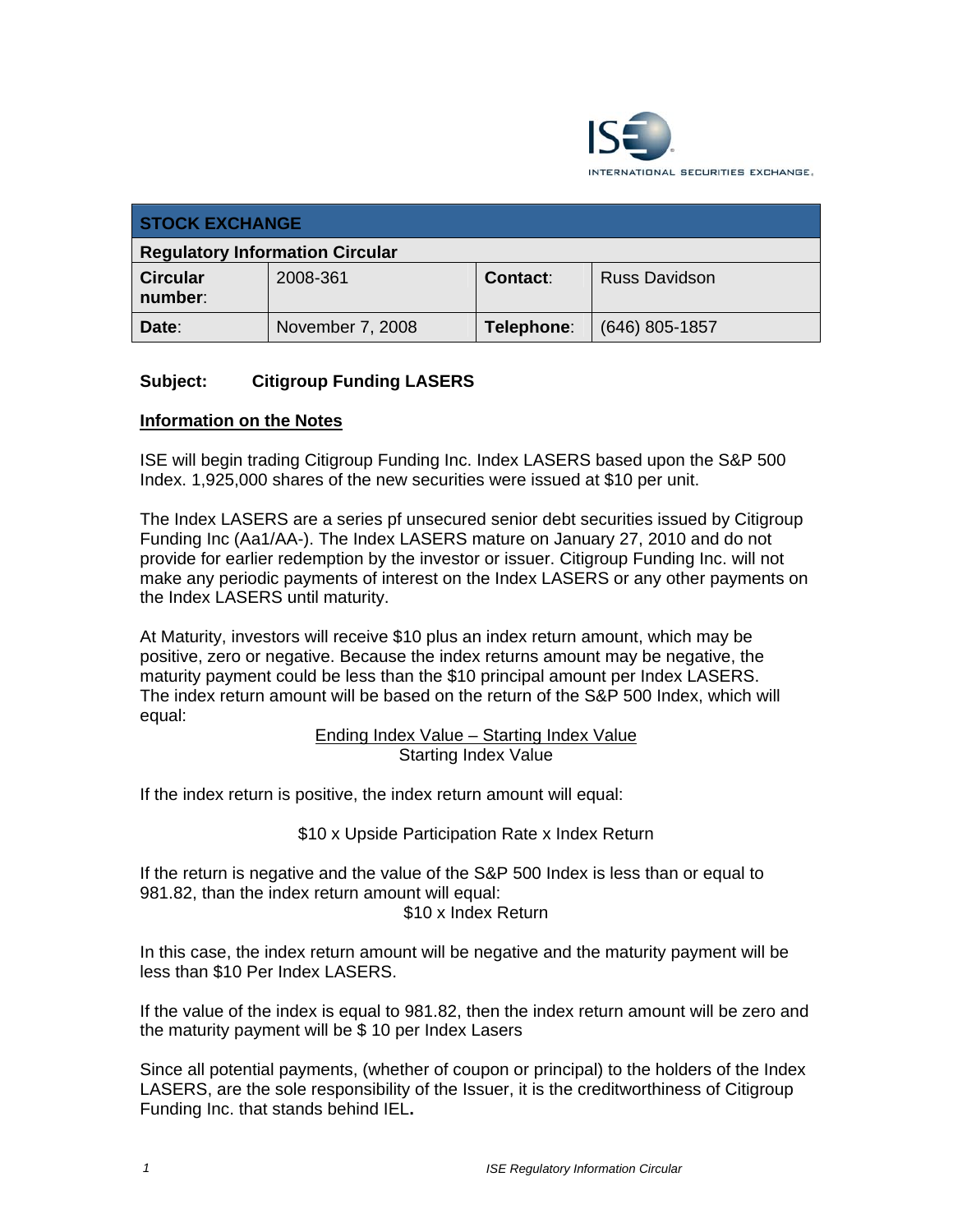Member and member organizations should advise purchasers that the securities represented in the underlying index are not involved in the subject offering and have no obligation with respect to these securities whatsoever, including any obligations with respect to the principal amount to be paid at maturity, or to take the needs of the Issuer or holders into consideration.

The Cusip Number on this notice is not provided by the American Banking Association and has been independently gathered. The Index LASERS are a series of unsecured debt issued by Citigroup Funding Inc. and will be issued in book-entry form. The Trustee for the securities is The Bank of New York.

The market value of IEL will depend substantially on the value of the S&P 500 Index. Other factors that will likely affect the trading value of IEL are changes in interest rates, volatility of the Index, time remaining to maturity, the credit rating of the Issuer and dividend yields on the stocks comprising the Index.

Information concerning taxation may be found in the Prospectus.

Trading in the shares on ISE is on a UTP basis and is subject to ISE equity trading rules. The shares will trade from 8:00 a.m. until 5:00 p.m. Eastern Time. Equity Electronic Access Members ("Equity EAMs") trading the shares during the Extended Market Sessions are exposed to the risk of the lack of the calculation or dissemination of underlying index value or intraday indicative value ("IIV"). For certain derivative securities products, an updated underlying index value or IIV may not be calculated or publicly disseminated in the Extended Market hours. Since the underlying index value and IIV are not calculated or widely disseminated during Extended Market hours, an investor who is unable to calculate implied values for certain derivative securities products during Extended Market hours may be at a disadvantage to market professionals..

Equity EAMs also should review NASD Notice to Members 03-71 for guidance on trading these products. The Notice reminds members of their obligations to: (1) conduct adequate due diligence to understand the features of the product; (2) perform a reasonable-basis suitability analysis; (3) perform customer-specific suitability analysis in connection with any recommended transactions; (4) provide a balanced disclosure of both the risks and rewards associated with the particular product, especially when selling to retail investors; (5) implement appropriate internal controls; and (6) train registered persons regarding the features, risk and suitability of these products.

**This Regulatory Information Circular is not a statutory Prospectus. Equity EAMs should consult the Trust's Registration Statement, SAI, Prospectus and the Fund's website for relevant information.**